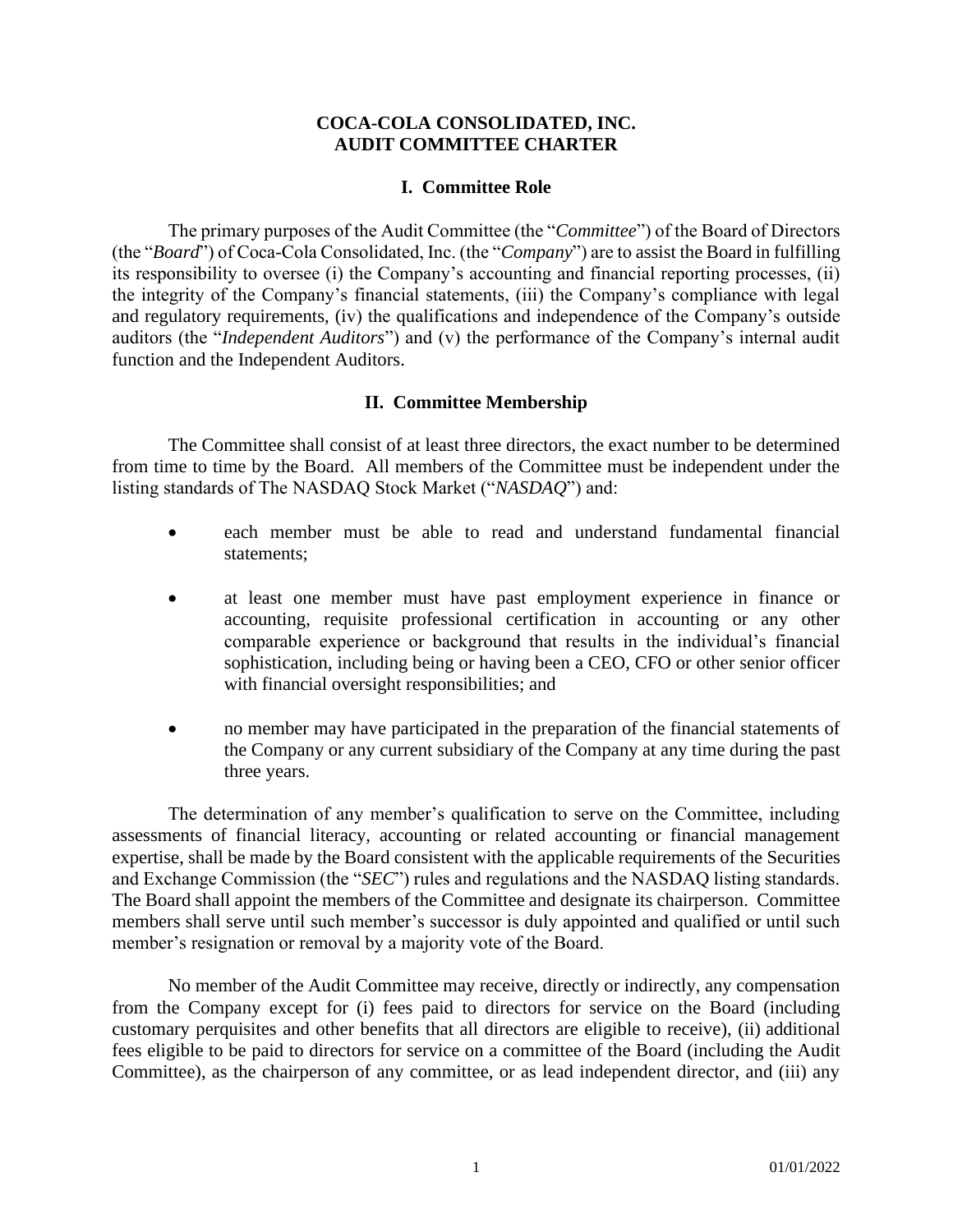other fees or compensation specifically permissible by the SEC rules and regulations and the NASDAQ listing standards.

### **III. Resources**

1. The Committee shall have access to its own counsel and other advisors at the Committee's sole discretion, and [the Company](file:///C:/$/SEC/Registrant.asp%3fCIK=317540) shall provide for appropriate funding, as determined by the Committee, for such counsel and advisors. The Committee may request any officer, employee, investment banker, financial analyst, consultant, or [the Company'](file:///C:/$/SEC/Registrant.asp%3fCIK=317540)s outside counsel or the Independent Auditors to attend any meeting of the Committee or to provide pertinent information as necessary.

2. [The Company](file:///C:/$/SEC/Registrant.asp%3fCIK=317540) shall provide such other resources to the Committee as may be required by applicable law, including the rules and regulations of the SEC and NASDAQ.

## **IV. Primary Committee Responsibilities**

In meeting its responsibilities, the Committee is expected to:

### General Responsibilities

- 1. Provide an open avenue of communication between the internal auditors, the Independent Auditors, management and the Board.
- 2. Review and assess the adequacy of and, if necessary, update the Committee's charter annually with approval by the Board of any significant amendments. [The](file:///C:/$/SEC/Registrant.asp%3fCIK=317540)  [Company'](file:///C:/$/SEC/Registrant.asp%3fCIK=317540)s annual proxy statement will disclose that a charter has been adopted, and a copy of the charter will be included on the Company's website or as an appendix to the annual proxy statement, in each case, in accordance with the rules and regulations of the SEC.
- 3. Conduct an annual self-assessment of the Committee's performance and effectiveness, including an assessment of the Committee's compliance with this charter, and present such assessment to the Board for its review.
- 4. As necessary, meet with the Vice President of internal auditing, the Independent Auditors and management in separate executive sessions to discuss any matters that the Committee or these groups believe should be discussed privately with the Committee.
- 5. Report Committee actions to the Board with such recommendations as the Committee may deem appropriate.
- 6. Conduct or authorize investigations into any matters within the Committee's scope of responsibilities.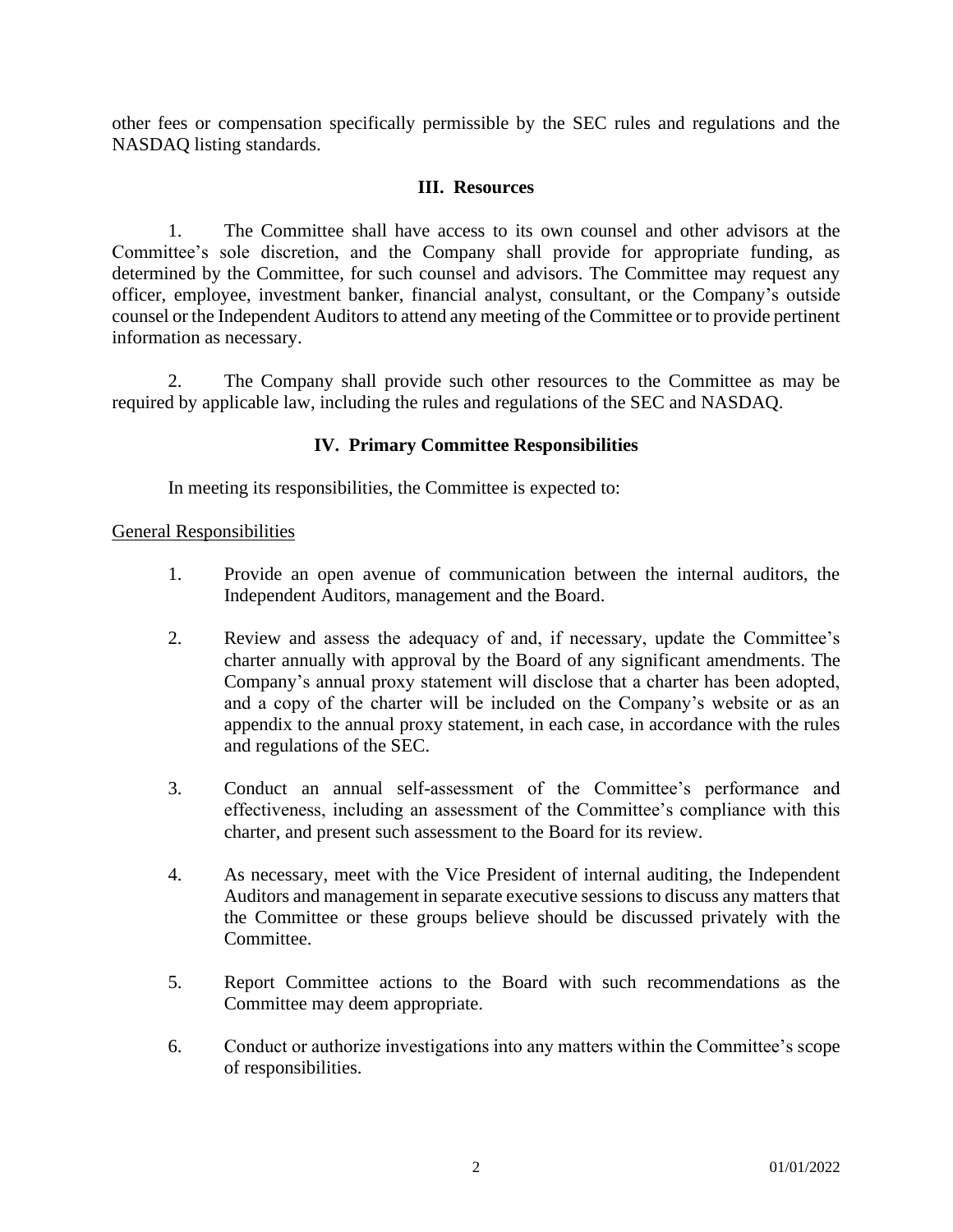- 7. Meet at least three times per year or more frequently as circumstances require.
- 8. Issue a report annually to be included in [the Company'](file:///C:/$/SEC/Registrant.asp%3fCIK=317540)s annual proxy statement. Such report shall comply in all respects with applicable law, including the rules and regulations of the SEC.
- 9. Perform such other functions as assigned by [the Company'](file:///C:/$/SEC/Registrant.asp%3fCIK=317540)s [Certificate of](file:///C:/$/SEC/Documents.asp%3fCIK=317540&Type=EX-3)  [Incorporation](file:///C:/$/SEC/Documents.asp%3fCIK=317540&Type=EX-3) or [Bylaws,](file:///C:/$/SEC/Documents.asp%3fCIK=317540&Type=EX-3) the Board or by applicable law, including the rules and regulations of the SEC, the Public Company Accounting Oversight Board (*"PCAOB"*) and NASDAQ.

### Oversight of [the Company'](file:///C:/$/SEC/Registrant.asp%3fCIK=317540)s Relationship with the Independent Auditors

10. Approve in advance all audit and non-audit services (including the fees and terms thereof) to be performed for [the Company](file:///C:/$/SEC/Registrant.asp%3fCIK=317540) by its Independent Auditors in accordance with the rules and regulations of the SEC, the PCAOB and NASDAQ, subject to de minimis or other exceptions afforded by applicable law. The Committee may delegate to one or more of its members the authority to pre-approve non-audit services, provided that the decisions of any member to whom preapproval authority is delegated shall be presented to the Committee at the next Committee meeting.

The Committee shall have the sole authority for the appointment, compensation, retention and oversight of the work of the Independent Auditors. The Independent Auditors shall report directly to the Committee, and the Committee shall attempt to resolve any disagreements between management and the Independent Auditors regarding financial reporting.

- 11. Review the experience and qualifications of the primary managers of the independent auditing team (including such managers' experience and qualifications in light of the requirements of the SEC and the PCAOB), review the quality control procedures of the Independent Auditors, review matters of audit quality and consistency, evaluate the performance of the Independent Auditors, and review and approve the compensation of the Independent Auditors.
- 12. Confirm and take or recommend any appropriate actions to assure the independence of the Independent Auditors. Obtain written disclosures regarding the Independent Auditors' independence as required by the PCAOB and other applicable rules and regulations and discuss with the Independent Auditors all significant relationships to determine the Independent Auditors' independence. Review the hiring by [the](file:///C:/$/SEC/Registrant.asp%3fCIK=317540)  [Company](file:///C:/$/SEC/Registrant.asp%3fCIK=317540) of any employees of the Independent Auditors who were engaged on [the](file:///C:/$/SEC/Registrant.asp%3fCIK=317540)  [Company'](file:///C:/$/SEC/Registrant.asp%3fCIK=317540)s account.
- 13. Obtain and review a report from the Independent Auditors at least annually regarding (a) the Independent Auditors' internal quality-control procedures, (b) any material issues raised by the most recent internal quality-control review, or peer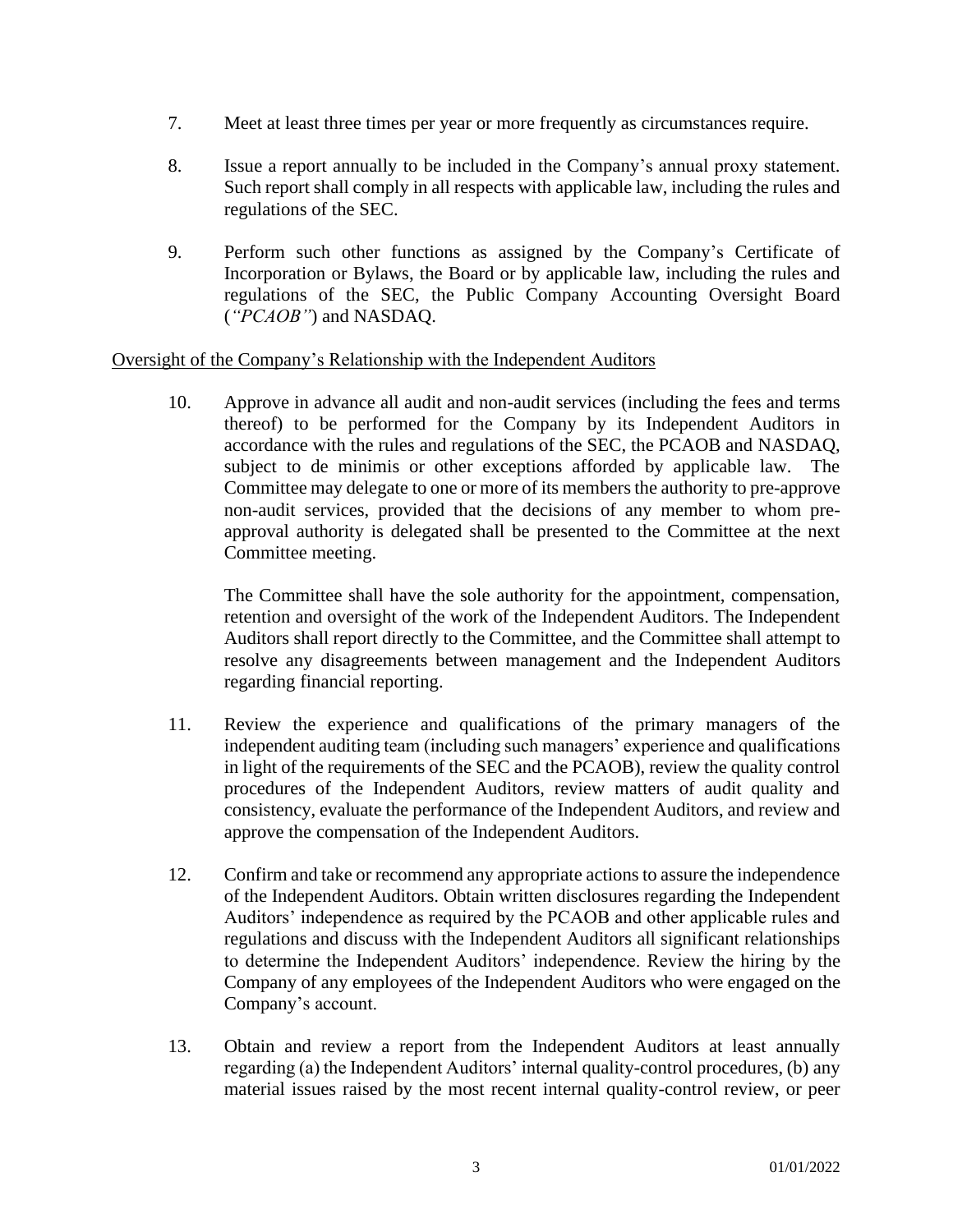review, of the firm, or by any inquiry or investigation by governmental or professional authorities within the preceding five year period respecting one or more of the independent audits carried out by the firm, (c) any steps taken to deal with any such issues, and (d) all relationships between the Independent Auditors and [the Company.](file:///C:/$/SEC/Registrant.asp%3fCIK=317540)

- 14. Discuss with the Independent Auditors at least annually the results of the regular inspections of the Independent Auditors that the PCAOB is required to conduct, following in such discussion, to the extent the Committee deems appropriate, the guidance given by the PCAOB to audit committees in Release No. 2012-003, *Information for Audit Committees about the PCAOB Inspection Process*.
- 15. Ensure the rotation of the audit partners of [the Company'](file:///C:/$/SEC/Registrant.asp%3fCIK=317540)s Independent Auditors to the extent required by applicable law.

## Oversight of [the Company'](file:///C:/$/SEC/Registrant.asp%3fCIK=317540)s Internal Audit Function

- 16. Review the appointment, compensation, replacement, reassignment, or dismissal of the Vice President of internal auditing.
- 17. Confirm and take or recommend any appropriate actions to assure the independence of the Vice President of internal auditing.
- 18. Consider and review with management and the Vice President of internal auditing the internal auditing department's charter, budget and staffing.

### Oversight of the Company's Audit Process

- 19. Review and approve, in consultation with the Independent Auditors and the Vice President of internal auditing, the audit scope and plan of the internal auditors and the Independent Auditors and the proposed staffing with respect thereto.
- 20. Review with the Vice President of internal auditing and the Independent Auditors the coordination of audit effort to assure completeness of coverage, reduction of redundant efforts and the effective use of audit resources.

### Financial Statement and Disclosure Matters and Internal Control Over Financial Reporting

- 21. Inquire of and discuss with management, the Vice President of internal auditing and the Independent Auditors the following:
	- (a) [The Company'](file:///C:/$/SEC/Registrant.asp%3fCIK=317540)s significant financial risks or exposures and the steps management has taken to monitor and control such risks or exposures.
	- (b) The Company's critical accounting policies and the significant financial reporting issues and judgments and estimates made in the preparation of [the](file:///C:/$/SEC/Registrant.asp%3fCIK=317540)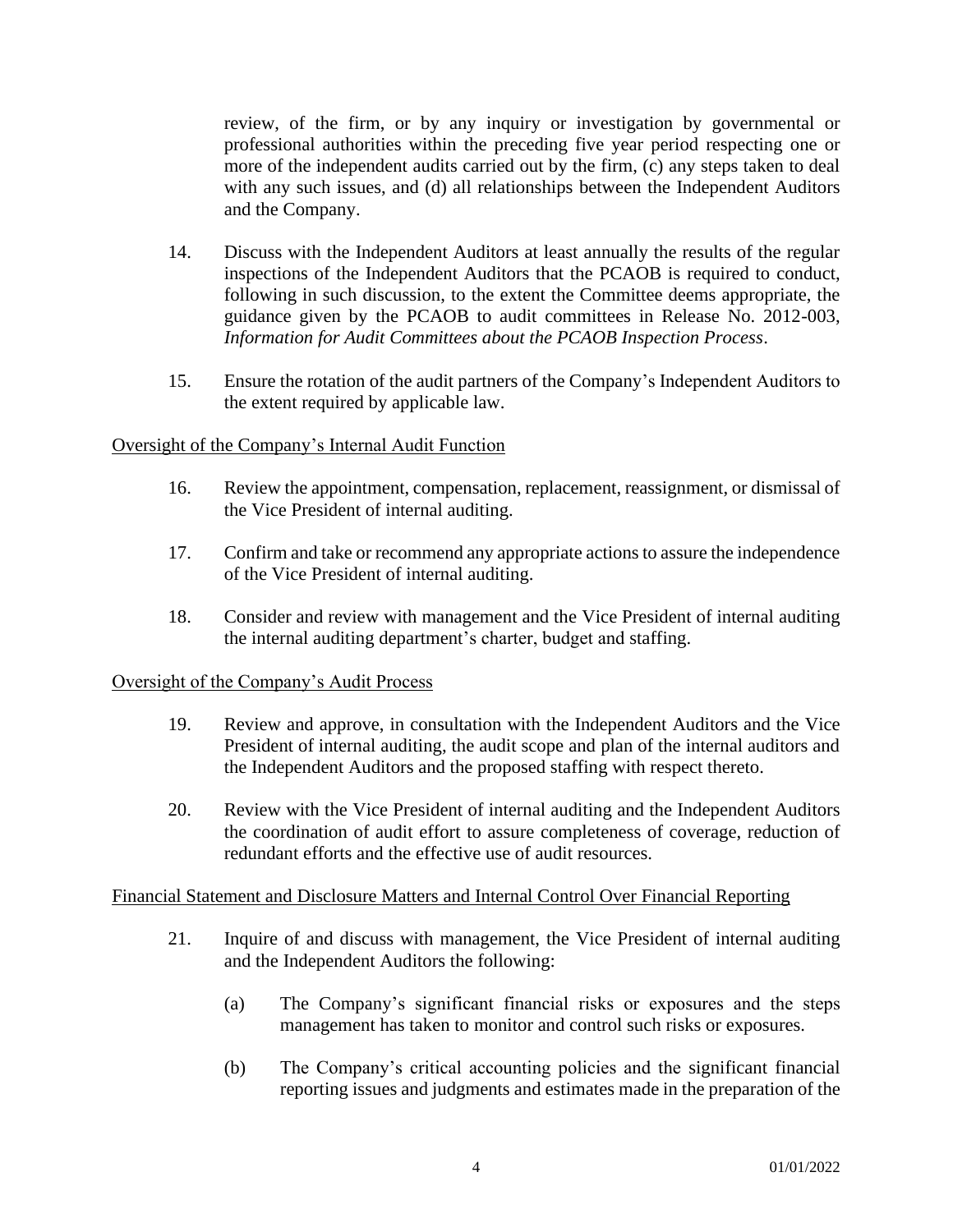[Company'](file:///C:/$/SEC/Registrant.asp%3fCIK=317540)s financial statements including the appropriateness, comparability and consistency of [the Company'](file:///C:/$/SEC/Registrant.asp%3fCIK=317540)s financial statements.

- (c) Any transaction as to which management obtained a letter or relied on consultation with an independent public accounting firm under Auditing Standard No. 6105, *Reports on the Application of Accounting Principles*, as adopted by the PCAOB.
- (d) The effect of any material "off-balance sheet" financing or other similar structure on [the Company'](file:///C:/$/SEC/Registrant.asp%3fCIK=317540)s financial statements.
- (e) Major changes to [the Company'](file:///C:/$/SEC/Registrant.asp%3fCIK=317540)s accounting principles and practices.
- (f) Any material issue affecting the audit of [the Company'](file:///C:/$/SEC/Registrant.asp%3fCIK=317540)s financial statements on which the national office of the Independent Auditors was consulted by the Company's independent auditing team.
- (g) Matters that [the Company'](file:///C:/$/SEC/Registrant.asp%3fCIK=317540)s Independent Auditors are required to report to the Committee pursuant to applicable law.
- 22. Review with management and the Independent Auditors in connection with the annual examination:
	- (a) [The Company'](file:///C:/$/SEC/Registrant.asp%3fCIK=317540)s annual financial statements and related footnotes.
	- (b) The Independent Auditors' audit of the financial statements and effectiveness of internal control over financial reporting, and the Independent Auditors' reports thereon.
	- (c) Any material weaknesses or significant deficiencies identified during the audit of the effectiveness of the Company's internal control over financial reporting, and any actions taken to resolve previously identified material weaknesses or significant deficiencies.
	- (d) Any allegations of or circumstances suggesting potential fraud involving management or other employees who have a significant role in the Company's internal control over financial reporting
	- (e) Any significant changes required in the Independent Auditors' audit plan.
	- (f) Any serious difficulties or disputes with management encountered during the course of the audit.
	- (g) Other matters related to the conduct of the audit which are to be communicated to the Committee under generally accepted auditing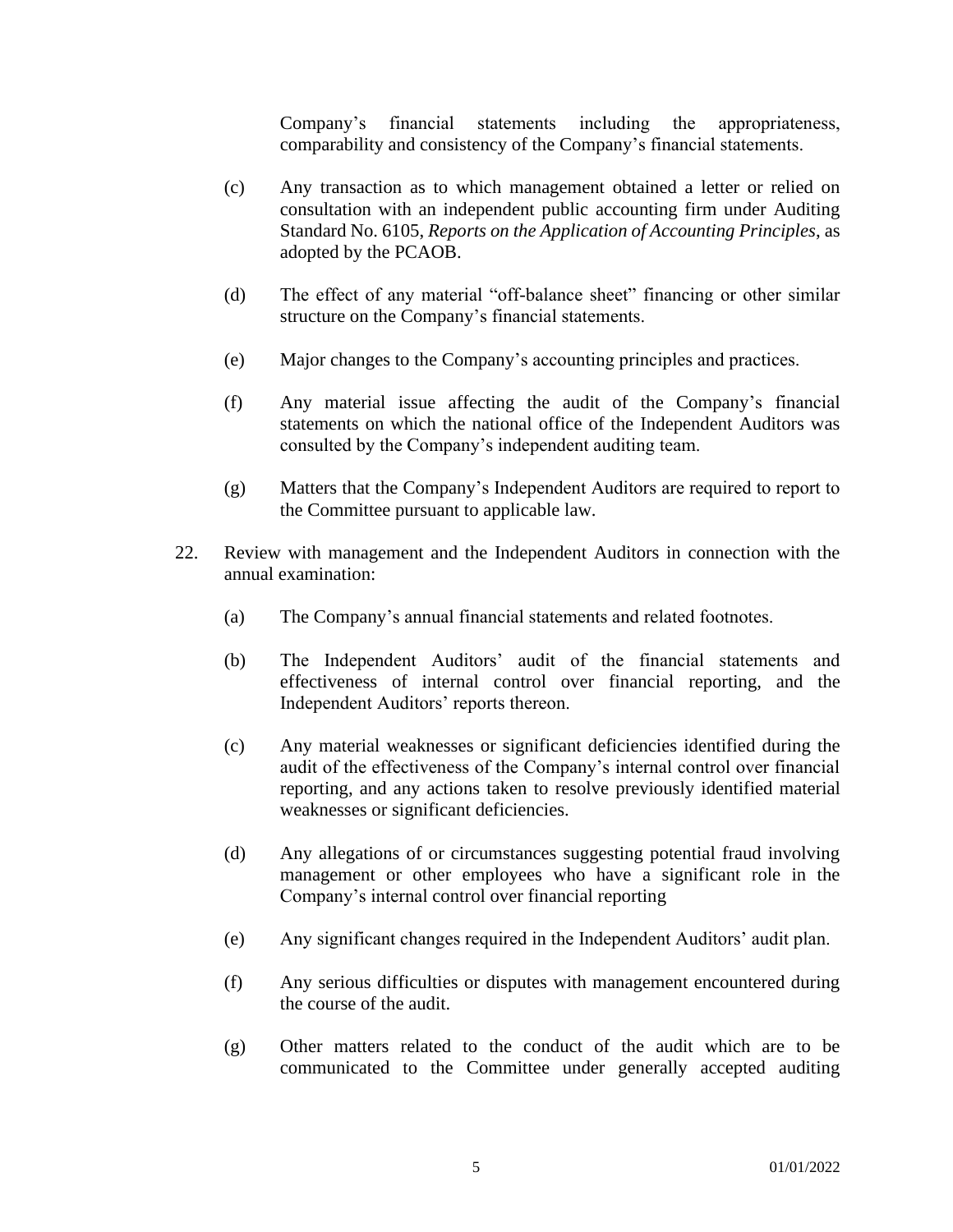standards including Auditing Standard No. 1301, *Communications with Audit Committees*, as adopted by the PCAOB.

- 23. Consider and review with the Independent Auditors and the Vice President of internal auditing:
	- (a) The adequacy of [the Company'](file:///C:/$/SEC/Registrant.asp%3fCIK=317540)s internal controls including computerized information system controls and security.
	- (b) Any related significant findings and recommendations of the Independent Auditors and internal auditors together with management's responses thereto.
- 24. Consider and review with management and the Vice President of internal auditing:
	- (a) Significant findings during the year and management's responses thereto.
	- (b) Any significant difficulties encountered in the course of any audits, including any restrictions on the scope of work or access to required information.
	- (c) Any significant changes required in the planned scope of the audit plan.
	- (d) The results of management's assessment of the effectiveness of internal control over financial reporting, including disclosure controls and procedures and antifraud controls.
- 25. Review with management and the Independent Auditors interim financial information prior to public releases of quarterly results and filings on Form 10-Q (including the results of the Independent Auditors' review of the quarterly financial statements).
- 26. Review annual filings on Form 10-K prior to filing with the SEC, and recommend to the Board whether the Company's annual audited financial statements should be included in the Company's Annual Report on Form 10-K.
- 27. Review existing regulatory matters and other regulatory and accounting initiatives that may have a material impact on the financial statements and related Company compliance policies. Review with management and the Independent Auditors any correspondence with governmental authorities and any employee complaints or published reports which, in each case, raise material issues regarding [the](file:///C:/$/SEC/Registrant.asp%3fCIK=317540)  [Company'](file:///C:/$/SEC/Registrant.asp%3fCIK=317540)s financial statements or accounting policies.